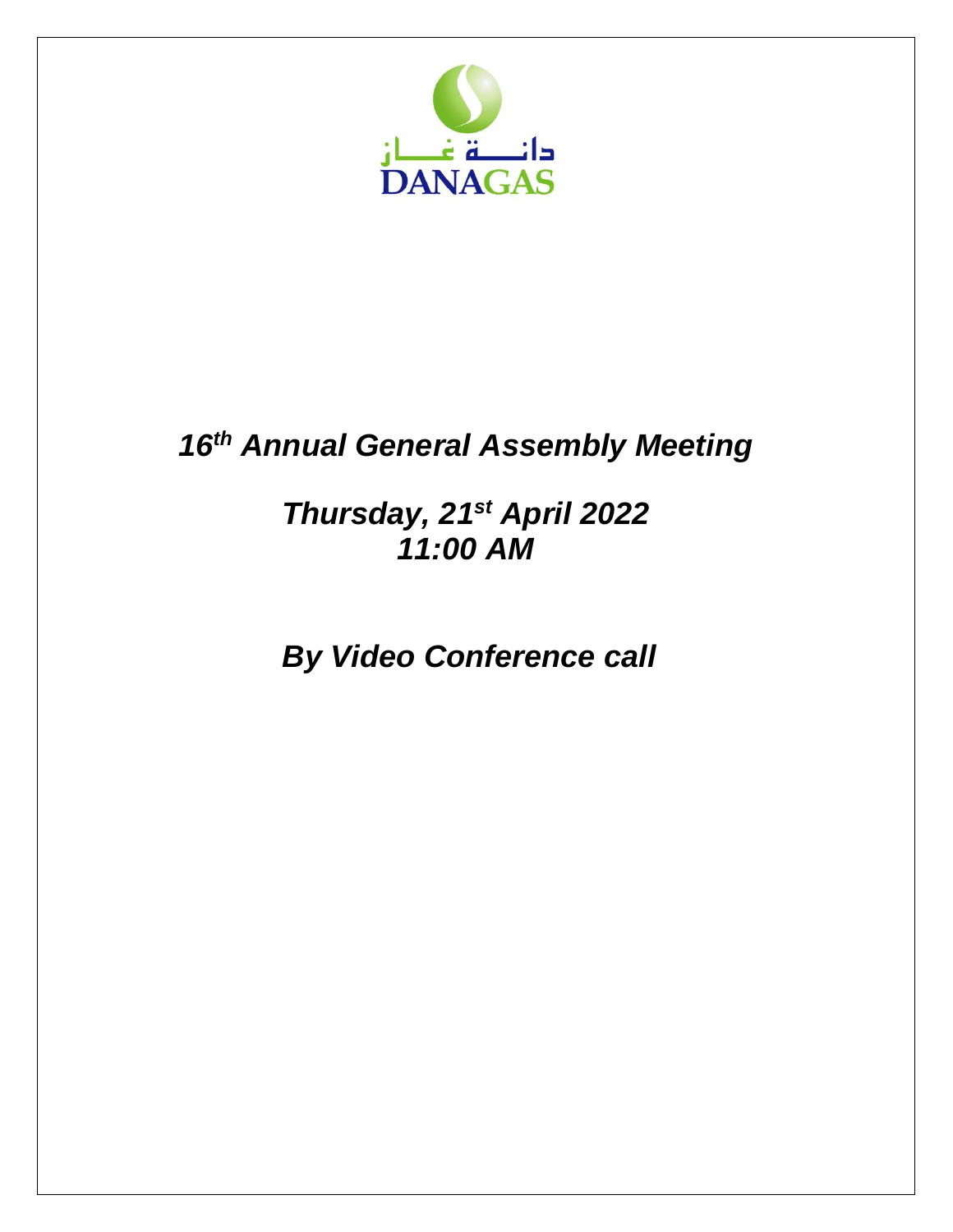## **16 th ANNUAL GENERAL MEETING 21 st April 2022 at 11:00 AM**

## **MEETING AGENDA**

- 1. Chairman's Address to the Shareholders *Mr. Hamid Jafar*
- 2. The Chief Executive Officer's Statement *Dr. Patrick Allman-Ward*

#### **AGENDA ITEMS**

- 1. Review and approve the report of the Company's Board of Directors on the Company's Activities and its Financial Position for the Financial Year ended 31 December 2021.
- 2. Review and approve the report of the Company's Auditor for the Financial Year ended 31 December 2021.
- 3. Discuss and approve the Company's Balance Sheet and its Profit and Loss Statement for the year ended 31 December 2021.
- 4. Consider the proposal of the Company's Board of Directors regarding the distribution of 4.5% (AED 315 Million) of the Capital of the Company as dividend for the second half of 2021, to bring the total cash dividend for the financial year ended 31 December 2021 to AED 560 Million (8 fils per share of the share capital).
- 5. Consider and approve the Annual Remuneration of the Company's Board of Directors.
- 6. Approval of the Revised Board Remuneration Policy.
- 7. Approval of the Revised Dividend Policy.
- 8. Absolving the Members of the Board of Directors and Executive Management from liability for the Financial Year ended 31 December 2021.
- 9. Absolving the External Auditors of the Company from liability for the Financial Year ended 31 December 2021.
- 10. Appointment of the External Auditors for the Financial Year 2022 and determination of their fees.
- 11. Special Resolution: To consider and approve amendment of the Company`s Articles of Association in compliance with the Federal Decree By Law No. 32 0f 2021 concerning Commercial Companies.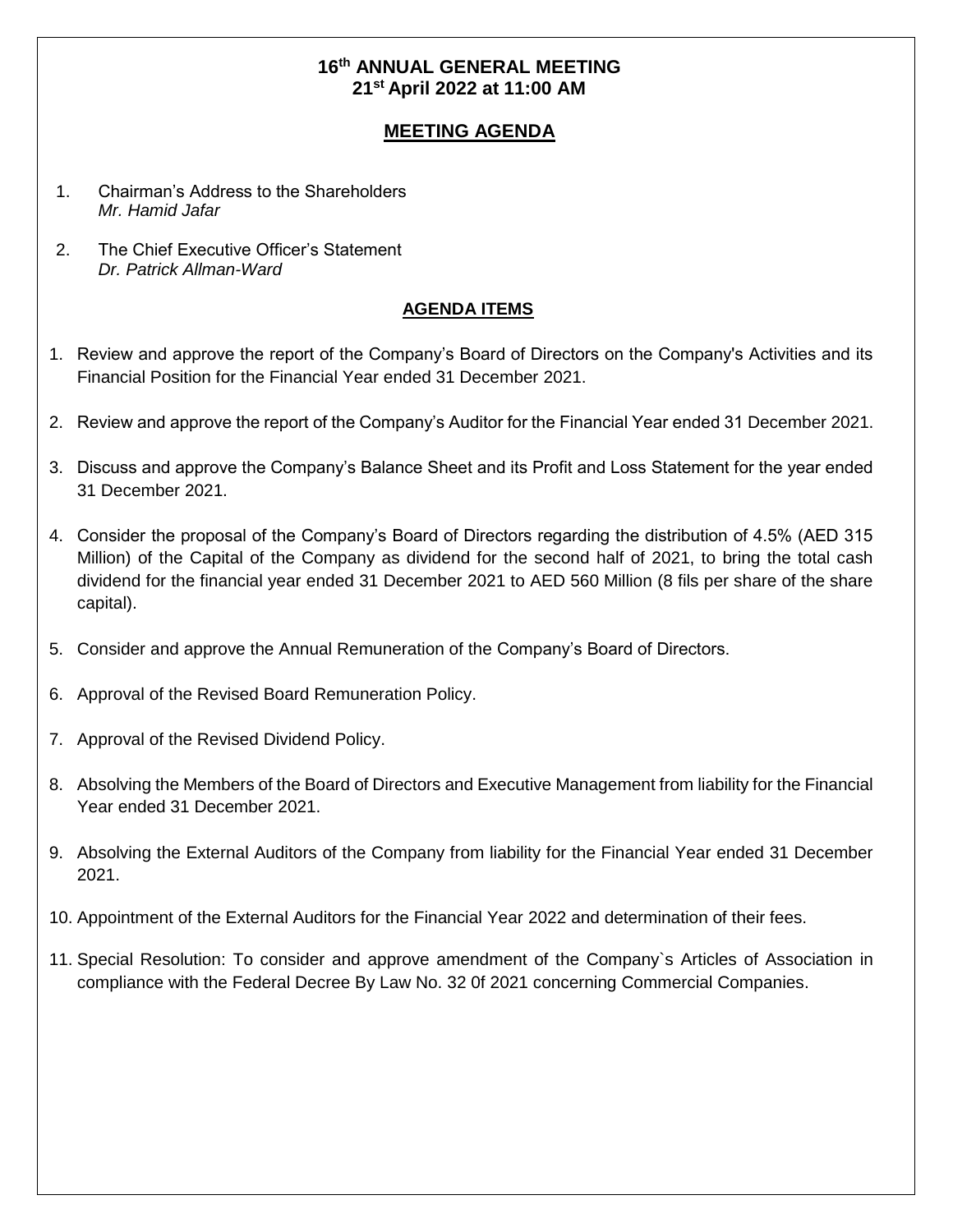

## **16 th ANNUAL GENERAL MEETING Wednesday, 21 st April 2022 at 01:00 PM**

## **BOARD RECOMMENDATIONS TO THE AGM**

## **Introduction:**

According to Article 179 of the Federal Decree Law No. 32 of 2021 as concerning Commercial Companies Law, the Annual General Assembly (AGM) shall consider and approve the following issues:

(1) The Board of Directors' Report on the Company's activities and financial position during the year and the auditor's report;

(2) The balance sheet and profit and loss account;

(3) The election of Directors if necessary;

(4) The appointment and remuneration of the auditor;

(5) Consideration of proposals by the Board of Directors for the distribution of dividend in cash or bonus shares;

(6) Consideration of proposals by the Board of Directors for the remuneration of the Directors and determination of their remuneration;

(7) Exonerating or dismissing Directors and filing liability lawsuits against them, as the case may be; and

(8) Exonerating or dismissing auditors and filing liability lawsuits against them as the case may be.

The Board of Directors, at its meeting on 14 March 2021, considered the Agenda items to be presented for this Sixteenth Annual General Meeting and resolved to submit the following recommendations to the AGM:

#### **Recommendation No. (1):**

#### **Approval of the Board of Directors' Report on the Company's Activities and its Financial Position during the Financial Year ended December 31st , 2021.**

The Report of the Board of Directors on the activities and the financial position of the Company for the Financial Year ended 31 December 2021 is presented for discussion and approval. The contents of the Report are set out before the AGM by the Chairman and the Chief Executive Officer and has been posted more than a month prior to the date of the AGM on the website of the Company and on the ADX website for perusal by the Shareholders.

Accordingly, the Board of Directors recommends that the AGM adopt the following resolution:

**"Resolved to approve the Report of the Board of Directors on the Company's activities and its financial position during the Financial Year ended December 31st , 2021".**

The recommendation is presented before the General Assembly of Shareholders for consideration and approval.

**Recommendation No. (2):**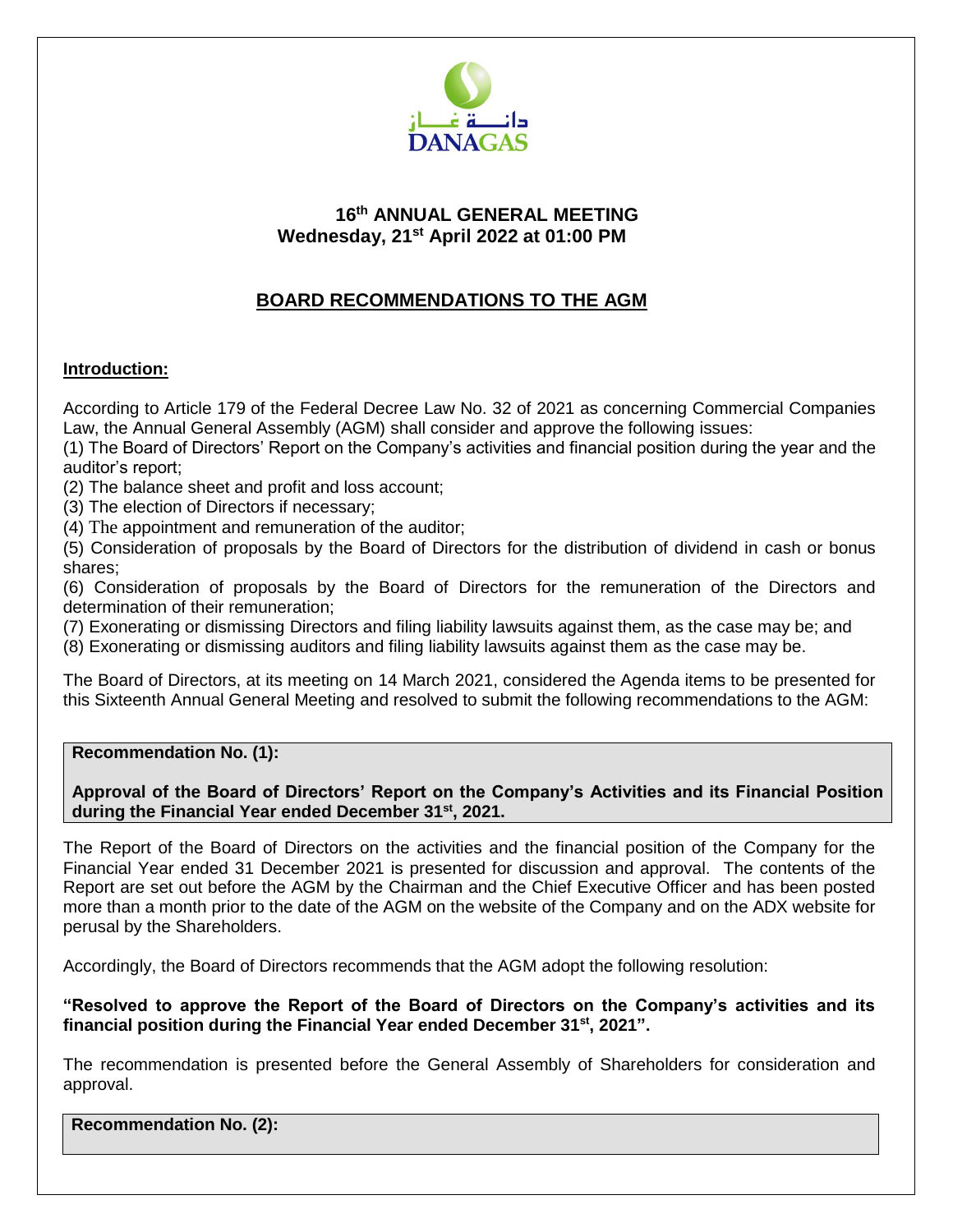#### **Approval of The Company's External Auditors' Report for the Financial Year ended December 31st , 2021.**

The Company's Auditors will present the Auditors' Report on the Company's Financial Statements for the Financial Year ended 31 December 2021 to the AGM for deliberation and ratification.

The Board of Directors recommends that the AGM adopts the following resolution:

#### **"Resolved to approve the Company's External Auditors' Report for the Financial Year ended December 31st , 2021".**

The matter is presented before the General Assembly of Shareholders for consideration and approval.

#### **Recommendation No. (3):**

**Approval of the Company's Financial Statements, Balance Sheet and Profit & Loss Account for the Financial Year ended December 31st , 2021.**

The Board of Directors discussed and approved the Company's Financial Statements, Balance Sheet and Profit & Loss Account for the Financial Year ended 31 December 2021 audited by the Company's auditors Ernst & Young, in its meeting on 14<sup>th</sup> March 2022. The Financial Statements, Balance Sheet and Profit & Loss Account have been posted on the Company's website and ADX website prior to the AGM to enable perusal by the Shareholders.

The Board of Directors recommends that the AGM adopt the following resolution:

**"Resolved to approve the Company's Financial Statements including the Balance Sheet and Profit & Loss Account for the Financial Year ended December 31st , 2021."**

The matter is presented before the Annual General Assembly of Shareholders for discussion and approval.

#### **Recommendation No. (4):**

**Consider the proposal of the Company's Board of Directors regarding distribution 4.5% (AED 315 Million) of the Capital of the Company as dividend for the second half of 2021, to bring the total cash dividend for the financial year ended 31 December 2021 to AED 560 Million (8 fils per share of the share capital)."**

Article 179 (6) of the Commercial Companies Law provides that the General Assembly of Shareholders of the Company shall consider and approve the proposals of the Board of Directors concerning the distribution of dividends, whether in cash or bonus shares.

In the light of the tangible improvement in the Company's financial position the Board of Directors decided in its meeting on 14 March 2022 to recommend to the AGM to distribute a cash dividend.

Article 241 of the Commercial Companies Law requires allocation of 10% of the Company's annual net profits to the Legal Reserve. Article 60 of the Company's Article of Association has provided that 10% of the Company's annual net profit shall be allocated to Voluntary Reserves.

The remaining net profits may, upon the recommendation of the Board of Directors, be distributed to the Shareholders as dividend or be carried forward to the following year.

The Board of Directors recommends that the AGM adopt the following resolution: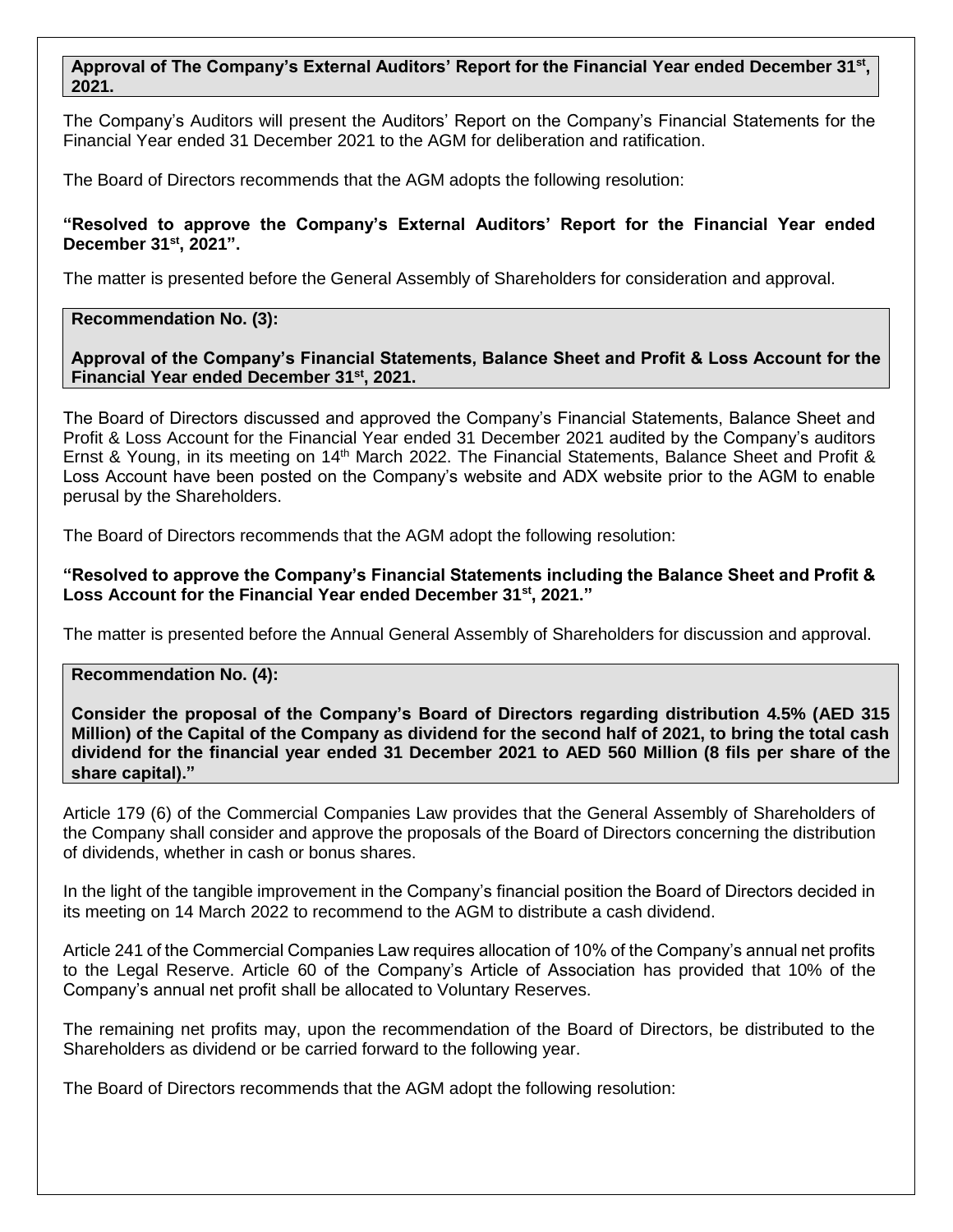"*Resolved*, (a) to distribute 4.5% (AED 315 Million) as dividend to Shareholders for the Second Half of the Financial Year ended December 31<sup>st</sup>, 2021"; and

(b) To approve the following Appropriations:

|                                                      | <b>USD Million</b> | <b>AED Million</b> |
|------------------------------------------------------|--------------------|--------------------|
| Retained earnings brought forward                    | (20)               | (75)               |
| Net profit for the year ended 31 December 2021       | 315                | 1,156              |
| Transfer from Voluntary reserve                      | 132                | 483                |
| Loss on treasury shares                              | (2)                | (7)                |
| Dividend paid during the year                        | (172)              | (630)              |
| <b>Balance available for appropriation</b>           | 253                | 927                |
| Allocation to legal reserves (10% of Net Profit)     | (32)               | (116)              |
| Allocation to voluntary reserves (10% of Net Profit) | (32)               | (116)              |
| Proposed Dividend (4.5%)                             | (86)               | (315)              |
| <b>Balance after appropriation</b>                   | 103                | 380                |

The matter is presented before the General Assembly of Shareholders for consideration and approval.

#### **Recommendation No. (5):**

**"Approval and Determination of the Annual Remuneration of the Members of the Board of Directors"**

According to Article 179 (7) of the Commercial Companies Law, the AGM shall determine and approve the Annual Remuneration of the Members of the Board of Directors. Further information is included in the Board of Directors' Report under the section on the Board of Directors' Remuneration.

The Board of Directors recommends that the AGM adopts the following resolution:

#### **"To approve the Annual Remuneration for the Board of Directors for 2019 in a total amount of AED 9.45 Million."**

The matter is laid before the General Assembly of Shareholders for consideration and approval.

#### **Recommendation No. (6):**

#### **Approval of the Revised Board Remuneration Policy**

Dana Gas has already a Board Remuneration Policy approved by the General Assembly in April 2021. Late in 2021, a legislative reform took place in the UAE with the issuance of the new Companies Law (Federal Decree Law No. 32 of 2021 regarding Commercial Companies). The new Commercial Companies Law provides an option to pay lump sum fees to the directors where the Company does not make profit, or makes insufficient profit.

The Board of Directors recommends to adopt a revised policy in compliance with the provisions of the Federal Decree Law No.32 of 2021 concerning Commercial Companies and Chairman of Securities and Commodities Authority Resolution No. (3/Chairman) of 2020 Concerning the Approval of Joint Stock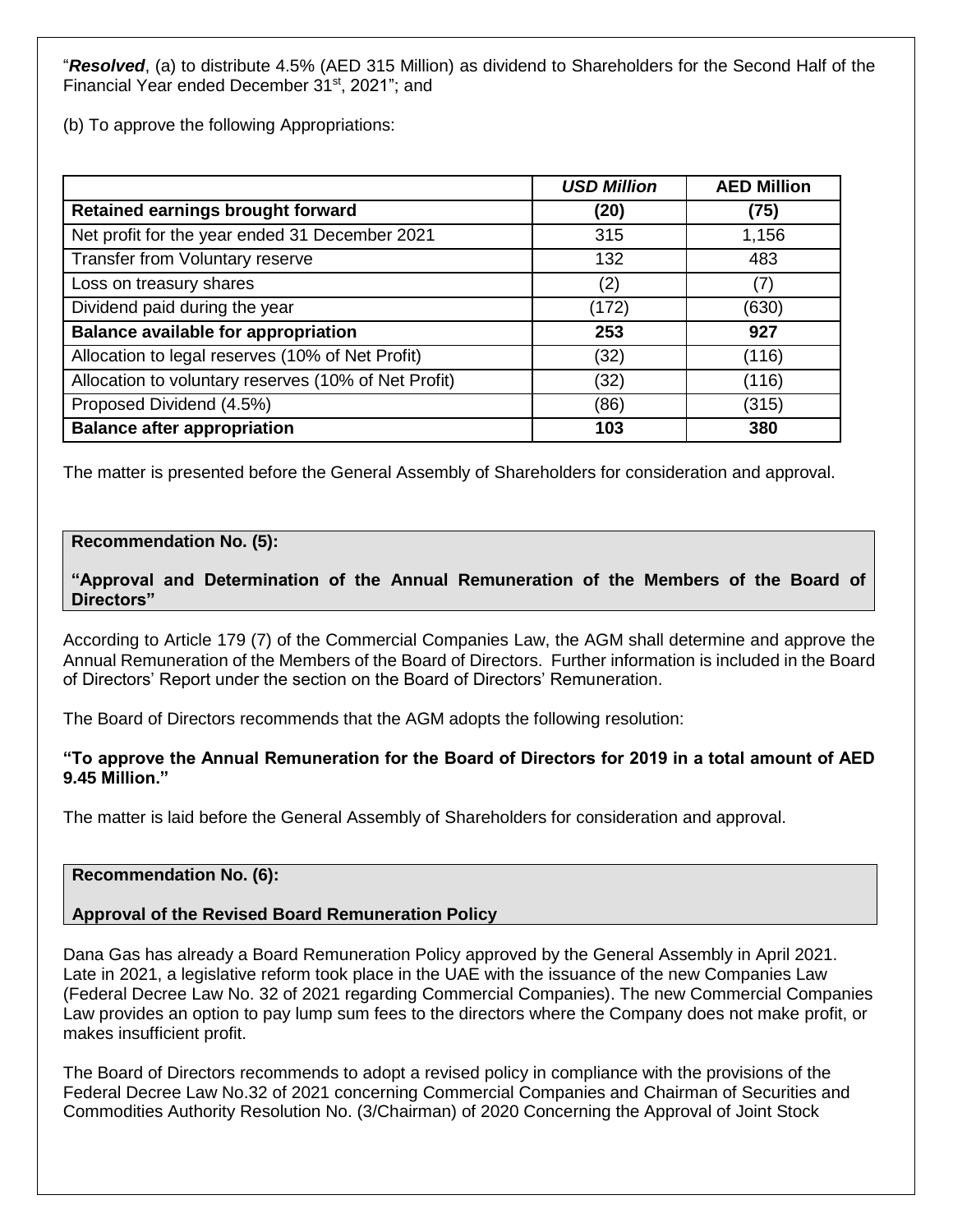Companies Governance Guide (as amended). The policy has been posted more than 21 days prior to the date of the AGM on the website of the Company and on the ADX website for perusal by the Shareholders.

Accordingly, the Board of Directors recommends that the AGM adopt the following resolution:

## **"***Resolved***, to approve the Revised Board Remuneration Policy."**

The matter is presented before the General Assembly of Shareholders for consideration and approval.

#### **Recommendation No. (7):**

## **Approval of the Revised Dividend Policy**

Dana Gas already has a dividend policy which was approved by the General Assembly in April 2021. Given that the Company intends to pay dividends twice a year, an interim payment in the last quarter of the financial year and a final payment in May of the following year at the appropriate level, there is a need to update this policy in order to facilitate dividend payments to shareholders twice a year.

The revised dividend distribution policy includes authorization to the Board of Directors to adopt and implement decisions to distribute interim dividends on a biannual or quarterly basis, provided that interim dividends shall be submitted for ratification, to the Annual General Assembly. The policy has been posted more than 21 days prior to the date of the AGM on the website of the Company and on the ADX website for perusal by the Shareholders.

Accordingly, the Board of Directors recommends that the AGM adopt the following resolution:

#### **"***Resolved***, to approve the Revised Dividend Policy."**

The matter is presented before the General Assembly of Shareholders for consideration and approval.

#### **Recommendation No. (8):**

**Absolving the Members of the Board of Directors and the Executive Management from liability for the Financial Year ended December 31st , 2021.**

According to Article 179 (8) of the Commercial Companies Law, the AGM shall decide either to absolve the members of the Board of Directors from liability or to dismiss them or hold them liable and initiate legal proceedings against them for any specific action taken by the Board during the financial year.

The Board of Directors recommends that the AGM adopts the following Resolution:

#### **"Resolved to absolve the Members of the Board of Directors and the Executive Management from liability for their management of the Company during the Financial Year ended December 31st , 2021."**

The matter is presented before the General Assembly of Shareholders for consideration and approval.

#### **Recommendation No. (9):**

## **Absolving the External Auditors of the Company from liability for the Financial Year ended December 31st , 2021.**

According to Article 179 (9) of the Commercial Companies Law, the AGM shall decide either to absolve the Auditors of the Company from liability or to dismiss them or hold them liable and initiate legal proceedings of liability against them for any specific action taken by the Auditors during the financial year.